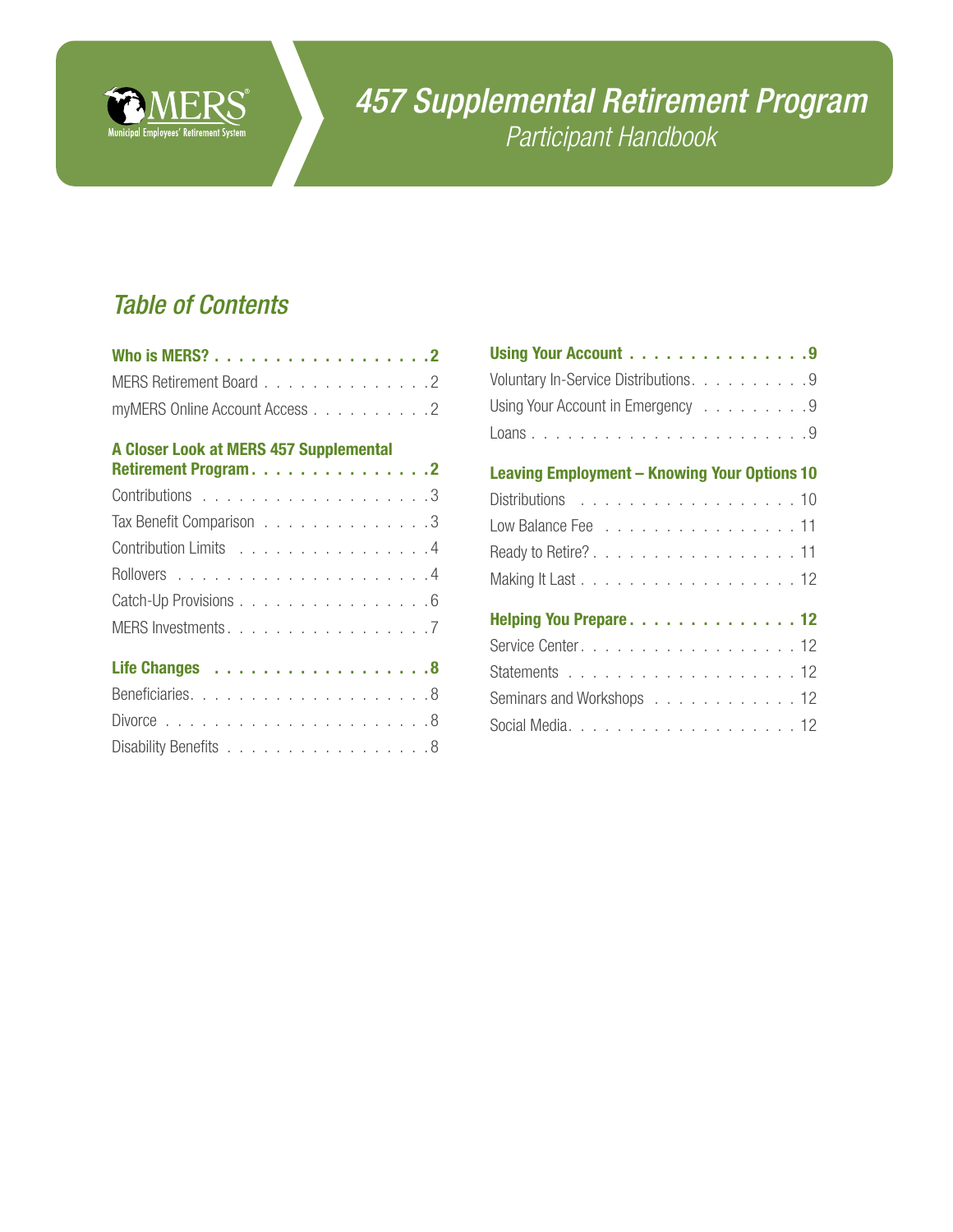# <span id="page-1-0"></span>Who is **M** *Who is MERS?*

The Municipal Employees' Retirement System (MERS) of Michigan is an independent professional retirement services company that was created to administer the retirement plans for Michigan's local units of government on a not-for-profit basis.

Today MERS proudly counts over 100,000 participants all across the state, many of them your friends and family, neighbors and coworkers. MERS members are police officers and fire fighters, lawyers, librarians and more, located everywhere from Marquette to Marshall, and plenty in between.

# *MERS Retirement Board*

MERS is governed by a nine-member Retirement Board, made up of representatives from municipalities at the employer, employee, and retiree level, and the general public. It has the fiduciary responsibility for selecting the investment options and oversees the System.

The Board appoints the Chief Executive Officer, who manages and administers MERS under the supervision and direction of the Board. The Board also oversees the MERS 457 Plan Document, which governs the benefit provisions of your plan.

# *myMERS Online Account Access myMERS Online Account Access*

With myMERS, you can access your MERS plan(s) 24 hours a day, seven days a week for account details, statements, beneficiary information, publications, forms, calculators and much more.

Join the thousands of MERS participants who are already enjoying [the benefits of myMERS. To get started, visit the "Account Access"](http://www.mersofmich.com)  section on mersofmich.com.

# *A Closer Look at MERS 457 Supplemental Retirement Program A Closer Look at MERS 457 Supplemental Retirement Program*

The MERS 457 Program is designed specifically for public sector employees — people just like you — and is another great way for you to save while also providing tax benefits. The program offers you an invested account you manage, in which a portion of your salary is contributed and invested for use after you leave employment. You decide to participate, how much to contribute, and how to invest your assets. When you leave employment, your benefit is based on the total amount of money in your account.

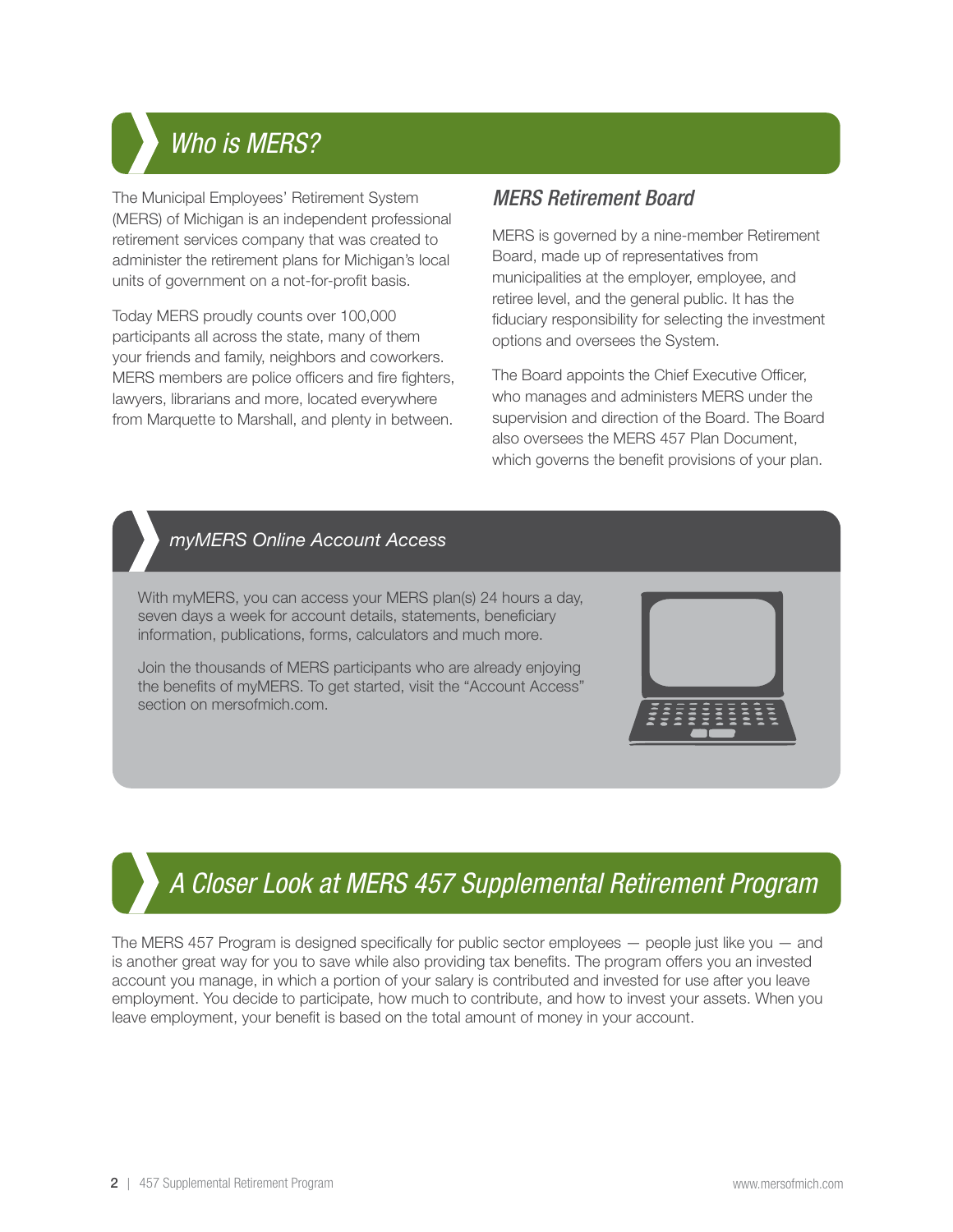# <span id="page-2-0"></span>*Contributions*

The MERS 457 Program offers you a variety of ways to contribute to your account, each with its own distinct advantages. Contributions are deducted from your paycheck and deposited in your account. Participation in the program is voluntary and you may elect to start or stop contributions at any time, as well as increase or decrease contributions. Contribution changes will be effective as of the first pay period of the month following the date you submit the change to your employer, or as soon as administratively possible thereafter.

Your employer may also make contributions to your account based on the provisions they've adopted. For more information regarding your plan provisions, contact your employer or MERS' Service Center.

Here's a look at the ways you can contribute to your program:

#### Pre-Tax Contributions

Your pre-tax contributions can be either a flat dollar amount or a percentage of payroll. Contributions are deposited into your individual account before taxes are calculated, therefore reducing your taxable income. In addition, no taxes are due on investment earnings until the money is withdrawn. This allows the account to grow faster than a taxable account.

## 457 and Social Security

In most cases, contributions to 457 programs are subject to Social Security tax at the time they are deferred from your pay. If your employer doesn't participate in Social Security, employees hired after April 1, 1986, will be subject to the Medicare-only portion of FICA on both employer and employee plan contributions

#### Roth (After-Tax) Contributions

If your employer adopts the Roth provision, you can make Roth (after-tax) contributions to your MERS 457 account. The benefit of the Roth provision is it allows tax-free withdrawal of your assets, if you meet the requirements:

- The assets must remain in the account for five years after January 1 of the year of the initial contribution, or you turn 59½, whichever is longer; or
- If you become disabled (see Disability Benefits on *[page 8](#page-7-0)*)

If the requirements for a qualified distribution are not met, then Roth withdrawals are tax-free, but the earnings portion of the Roth distribution will be taxed.

## Which is better: Roth or Pre-Tax Contributions?

Like most questions involving investing, there's no easy answer. Everyone should evaluate their personal situation to determine the right strategy for them. MERS has a variety of investment and retirement calculators available on our website to help. Points to remember:

- You can contribute on both a pre-tax basis and after-tax basis (Roth)
- Choose between pre-tax and Roth assets at the time of distribution to best fit your retirement needs

## *Tax Benefit Comparison*

|                                       |                              | <b>MERS 457</b>                                 | <b>MERS 457</b> |
|---------------------------------------|------------------------------|-------------------------------------------------|-----------------|
| <b>Sample Paycheck</b>                | <b>No Program Deductions</b> | <b>Pre-Tax Contributions Roth Contributions</b> |                 |
| <b>Gross Wages:</b>                   | \$2,000.00                   | \$2,000.00                                      | \$2,000.00      |
| MERS 457 Plan - Pre-Tax Contributions | 0.00                         | 100.00                                          | 0.00            |
| MERS 457 Plan - Roth Contributions    | 0.00                         | 0.00                                            | 100.00          |
| <b>Payroll Deductions:</b>            |                              |                                                 |                 |
| <b>Federal Income Tax</b>             | 245.92                       | 223.92                                          | 245.92          |
| <b>Social Security Tax</b>            | 124.00                       | 124.00                                          | 124.00          |
| <b>Medicare Tax</b>                   | 29.00                        | 29.00                                           | 29.00           |
| MI State Income Tax                   | 85.00                        | 80.75                                           | 85.00           |
| Net Pay (Take-home pay):              | \$1,516.08                   | \$1,442.33                                      | \$1416.08       |

*Taxes factored as bi-weekly, single and one dependent wage earner.*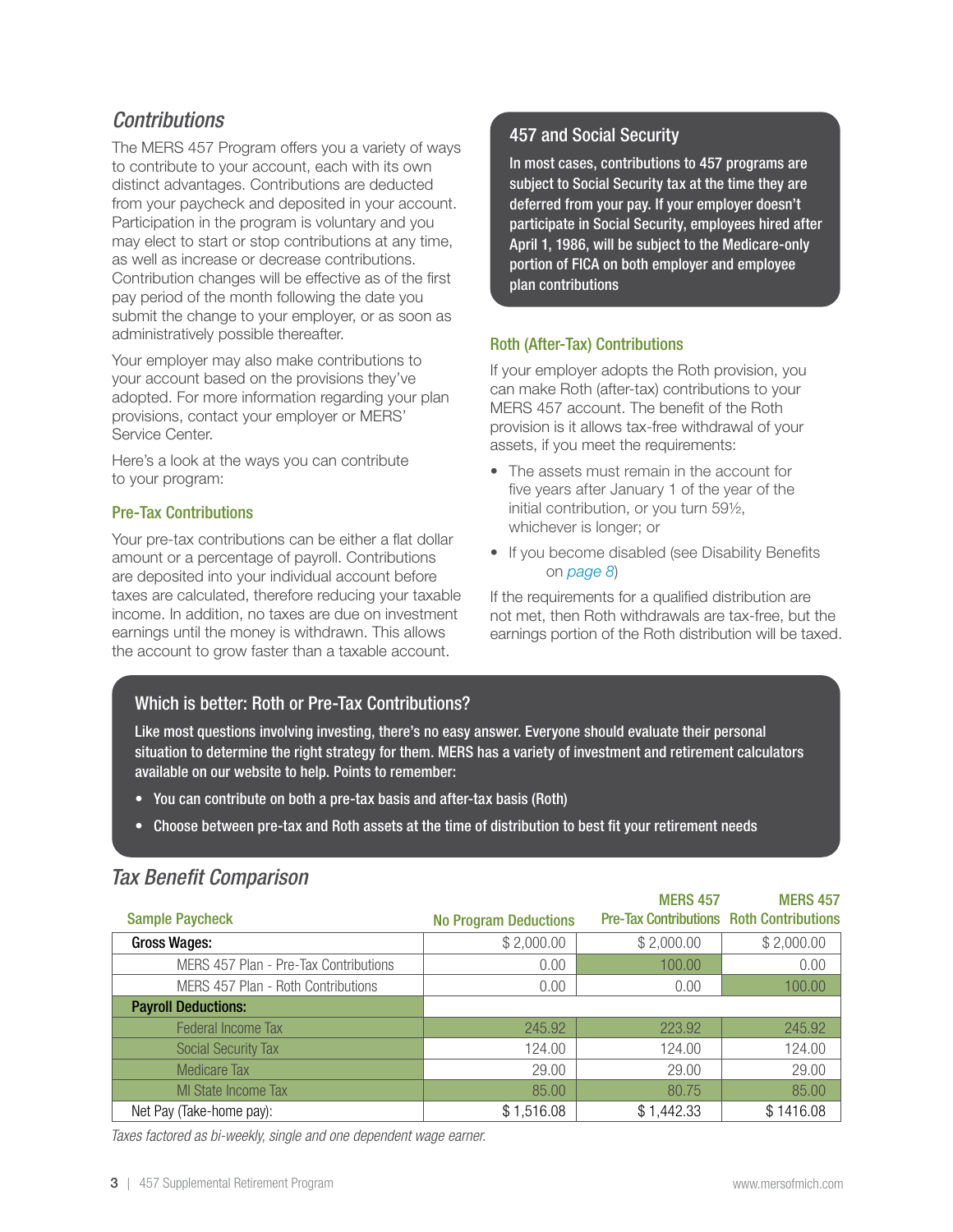# <span id="page-3-0"></span>*Contribution Limits*

While you can decide your level of contributions, the IRS sets maximums for how much can be contributed to your account in a given year. This annual limit is based on the combined contributions made by you or your employer to all 457 accounts you participate in.

When you participate in the MERS 457 Program, you may contribute the lesser of:

• 100% of your gross income, after subtracting any mandatory pre-tax contributions to 401 qualified retirement plans, such as the MERS Defined Contribution Plan;

OR

• No more than the IRS allowed annual limit on contributions. This amount may change from year to year because it is indexed for inflation. Please see our *[Retirement Plan Contribution](https://resources.mersofmich.com/SharePointFormsService/Default.aspx?Publication=RetirementPlanContributionLimitsandReportingData.pdf)  [Limits and Reporting Data](https://resources.mersofmich.com/SharePointFormsService/Default.aspx?Publication=RetirementPlanContributionLimitsandReportingData.pdf)* chart for the most current information.

Contributions to 401(a), 401(k) or 403(b) plans generally have no impact on the amount of contributions permitted under a 457 plan and vice versa (except for purposes of determining a participant's unused deferral limit prior to 2002 in connection with Special Catch-Up). You may contribute the maximum amount under the MERS 457 Program regardless of the amount you contributed to a 401(a), 401(k) or 403(b) plan. If your employer sponsors another 457(b) plan, the maximum applies to both plans – meaning your combined contributions cannot exceed the maximum.

## *Special Provisions For Our Military Members*

If your employment is interrupted by qualified military service (Section 414(u)(4) of the IRS Code), your contributions stop during your service. When you return to your employer, you can resume your contributions, and you may also elect to make additional contributions to catch up for the time you missed.

The additional contributions may not exceed the amount that would have been contributed during the leave period.

# *Rollovers*

If you leave your employer, you can also roll over part or all of your account into another eligible plan. For a chart of eligible plans, please see *[page 5](#page-4-0)*.

### Full Rollovers

You can also choose to roll over your account into another qualified retirement program or into a personal IRA account. Any Roth contributions and associated earnings can only be rolled into a like Roth account. Rolling your plan into another plan allows you to avoid the 20% mandatory federal income tax withholding. However, other taxes may apply. Please contact a tax advisor for more information.

#### Partial Rollovers

Distribution of after-tax contributions from the plan may be rolled over into either a Traditional IRA, Roth IRA or to certain employer plans that accept rollovers of after-tax contributions and separately account for them. The following rules apply:

- Into an IRA You may rollover after-tax contributions to a Roth IRA or a Traditional IRA either directly or indirectly. Once you roll over these contributions, they cannot be rolled over to another qualified employer plan.
- Rollover into an Employer Plan You may roll over after-tax contributions to another qualified retirement plan or a Section 403(b) annuity plan using a direct rollover. The other plan must separately account for amounts rolled over, including the earnings on those after-tax contributions.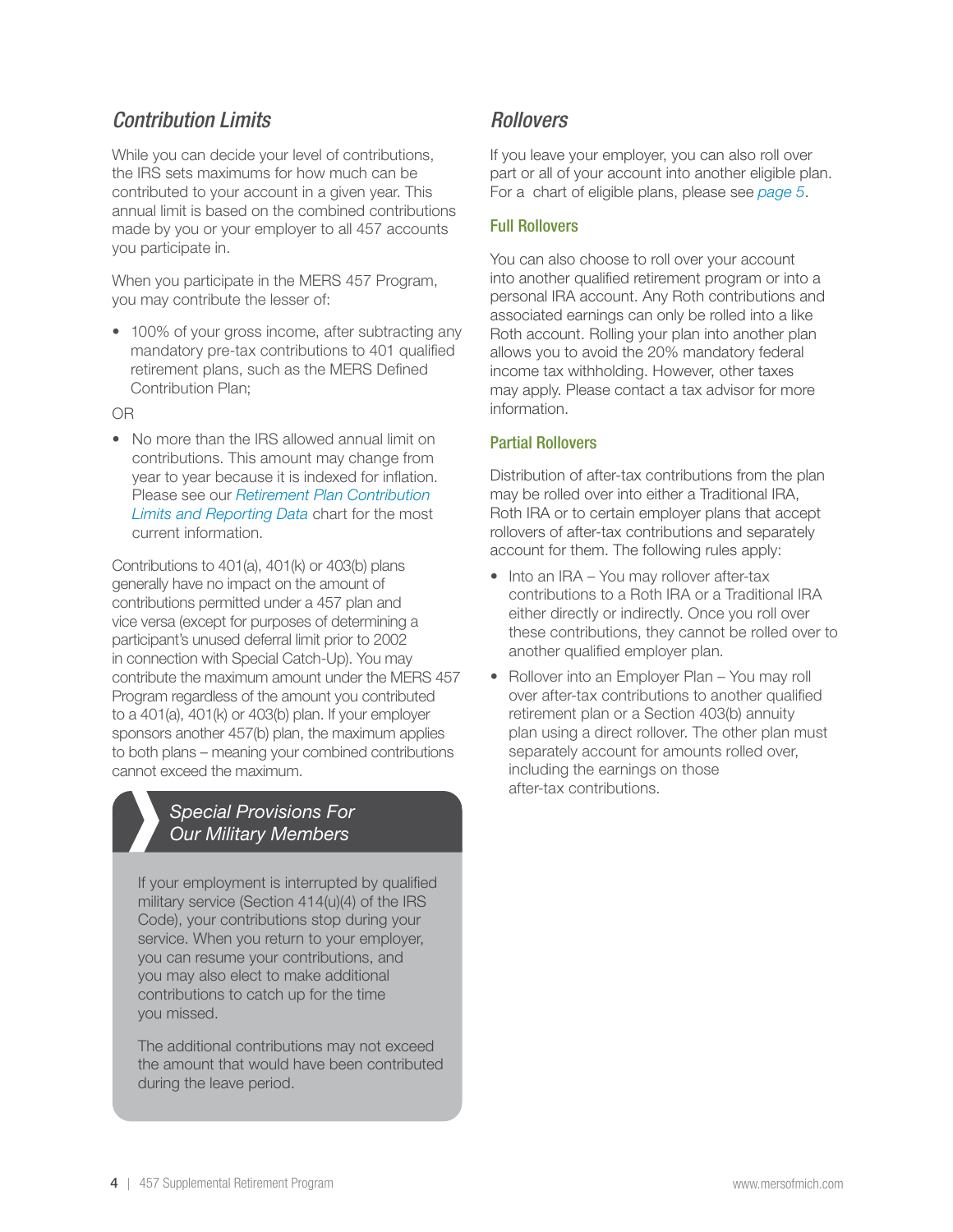#### <span id="page-4-0"></span>Rollover Contributions

You can also roll over any other eligible retirement or savings plans into your MERS 457 Program. A rollover is when you move your money from one eligible retirement plan into another eligible plan. Plan rollovers allow you to consolidate your savings under one plan.

The following plans would be eligible for rollover into your MERS 457 account:

|                |                                                                                                                                                                                                                                                                                                                                                                                                                                                                                                                         |                                            | <b>MERS 457</b>  |                  | Governmental<br>457(b) | <b>Other</b>     | <b>MERS Defined</b><br>Contribution<br>401(a) |                                            | <b>Other Employer</b><br><b>Provided Plans</b> |                  |                  | <b>Individual Retirement</b><br><b>Accounts (IRA)</b> |                |
|----------------|-------------------------------------------------------------------------------------------------------------------------------------------------------------------------------------------------------------------------------------------------------------------------------------------------------------------------------------------------------------------------------------------------------------------------------------------------------------------------------------------------------------------------|--------------------------------------------|------------------|------------------|------------------------|------------------|-----------------------------------------------|--------------------------------------------|------------------------------------------------|------------------|------------------|-------------------------------------------------------|----------------|
|                |                                                                                                                                                                                                                                                                                                                                                                                                                                                                                                                         |                                            | Pre-tax          | Roth             | Pre-tax                | Roth             |                                               | Qualified<br>Pre-tax<br>Plans <sup>2</sup> | Designated<br>Roth<br>Accounts                 | Tradi-<br>tional | Roth             | Simple                                                | <b>SEP</b>     |
|                |                                                                                                                                                                                                                                                                                                                                                                                                                                                                                                                         | Pre-tax                                    | Yes              | Yes <sup>3</sup> | Yes                    | Yes <sup>3</sup> | Yes                                           | Yes                                        | Yes <sup>3</sup>                               | Yes              | Yes <sup>4</sup> | N <sub>o</sub>                                        | Yes            |
|                | <b>MERS 457</b>                                                                                                                                                                                                                                                                                                                                                                                                                                                                                                         | Roth                                       | <b>No</b>        | Yes <sup>5</sup> | <b>No</b>              | Yes <sup>5</sup> | No                                            | N <sub>0</sub>                             | Yes <sup>5</sup>                               | <b>No</b>        | Yes              | N <sub>o</sub>                                        | <b>No</b>      |
|                |                                                                                                                                                                                                                                                                                                                                                                                                                                                                                                                         | Pre-tax                                    | Yes              | Yes <sup>3</sup> | Yes                    | Yes <sup>3</sup> | Yes                                           | Yes                                        | Yes <sup>3</sup>                               | Yes              | Yes <sup>4</sup> | No                                                    | Yes            |
|                | Governmental<br>457(b)<br>Other                                                                                                                                                                                                                                                                                                                                                                                                                                                                                         | Roth                                       | <b>No</b>        | Yes <sup>5</sup> | No                     | Yes <sup>5</sup> | No                                            | N <sub>0</sub>                             | Yes <sup>5</sup>                               | <b>No</b>        | Yes              | N <sub>o</sub>                                        | No             |
| Rollover From: | <b>MERS Defined</b><br>Contribution<br>401(a)                                                                                                                                                                                                                                                                                                                                                                                                                                                                           |                                            | Yes <sup>6</sup> | Yes <sup>3</sup> | Yes <sup>6</sup>       | Yes <sup>3</sup> | Yes                                           | Yes                                        | Yes <sup>3</sup>                               | Yes              | Yes <sup>4</sup> | N <sub>o</sub>                                        | Yes            |
|                |                                                                                                                                                                                                                                                                                                                                                                                                                                                                                                                         | Qualified<br>Pre-tax<br>PlanS <sup>2</sup> | Yes <sup>6</sup> | Yes <sup>3</sup> | Yes <sup>6</sup>       | Yes <sup>3</sup> | Yes                                           | Yes                                        | Yes <sup>3</sup>                               | Yes              | Yes <sup>4</sup> | No                                                    | Yes            |
|                | <b>Other Employer</b><br>Provided Plans                                                                                                                                                                                                                                                                                                                                                                                                                                                                                 | Designated<br>Accounts<br>Roth             | <b>No</b>        | Yes <sup>5</sup> | No                     | Yes <sup>5</sup> | $\rm No$                                      | No                                         | Yes <sup>5</sup>                               | N <sub>0</sub>   | Yes              | No                                                    | N <sub>0</sub> |
|                |                                                                                                                                                                                                                                                                                                                                                                                                                                                                                                                         | Tradi-<br>tional                           | Yes <sup>6</sup> | <b>No</b>        | Yes <sup>6</sup>       | No               | Yes                                           | Yes                                        | N <sub>0</sub>                                 | Yes              | Yes <sup>4</sup> | No                                                    | Yes            |
|                | <b>Individual Retirement</b><br>Accounts (IRA)                                                                                                                                                                                                                                                                                                                                                                                                                                                                          | Roth                                       | <b>No</b>        | <b>No</b>        | No                     | No               | No                                            | No                                         | No                                             | N <sub>0</sub>   | Yes              | No                                                    | No             |
|                |                                                                                                                                                                                                                                                                                                                                                                                                                                                                                                                         | Simple                                     | Yes              | No               | Yes                    | No               | Yes                                           | Yes                                        | No                                             | Yes              | Yes              | Yes                                                   | Yes            |
|                |                                                                                                                                                                                                                                                                                                                                                                                                                                                                                                                         | SEP                                        | Yes              | N <sub>o</sub>   | Yes                    | No               | Yes                                           | Yes                                        | No                                             | Yes              | Yes <sup>4</sup> | No                                                    | Yes            |
|                | <sup>1</sup> Rollovers from SIMPLE IRAs only allowed after 2 years of participation.<br><sup>2</sup> Qualified Plans include 401(k), money purchase,<br>profit-sharing, ESOP (stock bonus plans or money purchase plans) contributions minus dividends, and defined benefit plans<br><sup>3</sup> Must include in taxable income and be an in-plan rollover<br><sup>4</sup> Must be included in taxable income<br><sup>5</sup> Must be a direct trustee-to-trustee transfer<br><sup>6</sup> Must have separate accounts |                                            |                  |                  |                        |                  |                                               |                                            |                                                |                  |                  |                                                       |                |

Rollover To: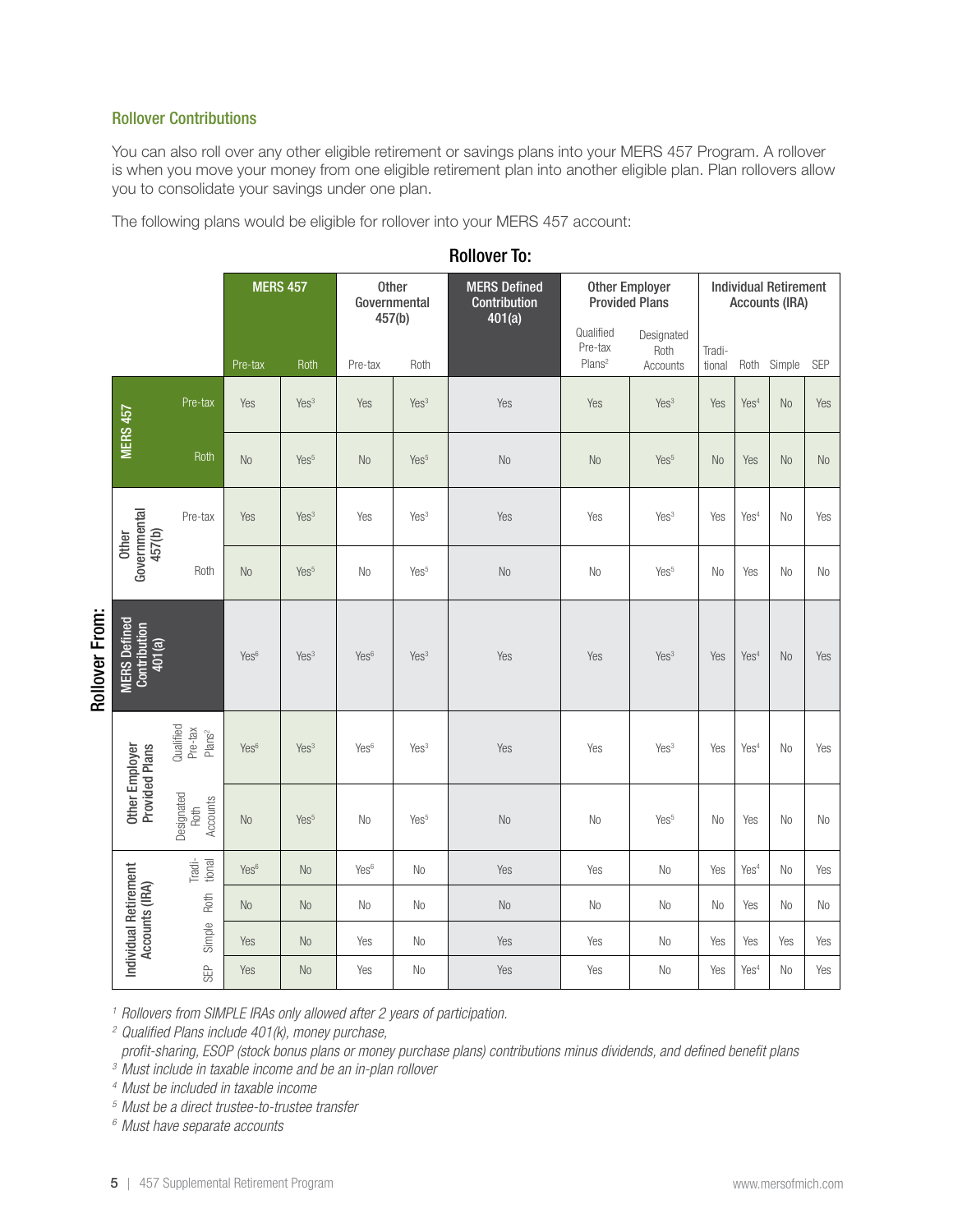# <span id="page-5-0"></span>*Catch-Up Provisions*

#### Special Catch-Up Contributions

If you don't contribute the maximum amount in a given year, you may be eligible to utilize the IRS "Special Catch-Up" contributions as you near retirement. During the three-year period prior to the calendar year in which you reach Normal Retirement Age (generally determined by your pension plan, not to exceed 72) and plan to retire, you can contribute the lesser of the normal contribution limit + previously unused deferrals OR two times the federal maximum limit. See example below.

You may not use this special catch-up contribution in addition to the Age 50 catch-up (below) in the same year.

To determine if you're eligible, please complete the *457 Pre-Retirement Contribution Catch-Up Form ([MD-414](https://resources.mersofmich.com/SharepointFormsService/Default.aspx?FormName=MD-414_ContributionCatchUp.pdf))*, available on myMERS.

#### Example

In 2015, Cara planned her retirement three years before reaching her normal retirement age (2018). She reviewed all past years for which she was eligible to participate in her employer's 457 program (2012 in this case) and began making Special Catch-Up Contributions in 2015, 2016, and 2017. Below is a chart that shows an example of how catch-up contributions may have worked for her, based on IRS limits.

| Year  | <b>Your 457 Contribution</b> | <b>Maximum Amount</b> | <b>Underutilized Amount</b> |
|-------|------------------------------|-----------------------|-----------------------------|
| 2012  |                              | \$17,000              | \$17,000                    |
| 2013  | \$17,500                     | \$17,500              | $\overline{\phantom{0}}$    |
| 2014  | \$10,000                     | \$17,500              | \$7,500                     |
| Total |                              |                       | \$24,500                    |

| Year | <b>Maximum</b><br>Regular<br>Contribution | Underutilized<br><b>Amounts from</b><br><b>Prior Years</b> | Maximum amount, including special catch-<br>$up$ (lesser of normal deferrals $+$ underutilized<br>deferrals OR two times normal deferral limit) | Remaining<br>Catch-Up |
|------|-------------------------------------------|------------------------------------------------------------|-------------------------------------------------------------------------------------------------------------------------------------------------|-----------------------|
| 2015 | \$18,000                                  | \$24,500                                                   | \$36,000                                                                                                                                        | \$6,500               |
| 2016 | \$18,000                                  | \$6,500                                                    | \$24,500                                                                                                                                        |                       |
| 2017 | \$18,000                                  |                                                            | \$18,000                                                                                                                                        |                       |

#### "Age 50" Catch-Up Contributions

There are other ways to save, too. During the calendar year you turn age 50 or after, you are allowed to contribute an additional amount annually. Additional amounts are determined by the IRS on an annual basis and can be obtained by visiting *[www.irs.gov](http://www.irs.gov)* or by contacting MERS at 800.767.6377. However, you cannot use the "Age 50" catch-up provision in the same year(s) that you take advantage of the "special catch-up."

#### Qualified Military Service Catch-Up Contributions

If your employment was interrupted by qualified military service, you may elect to make additional contributions when you resume employment. The additional contributions may not exceed the amount that could have been contributed during your leave period.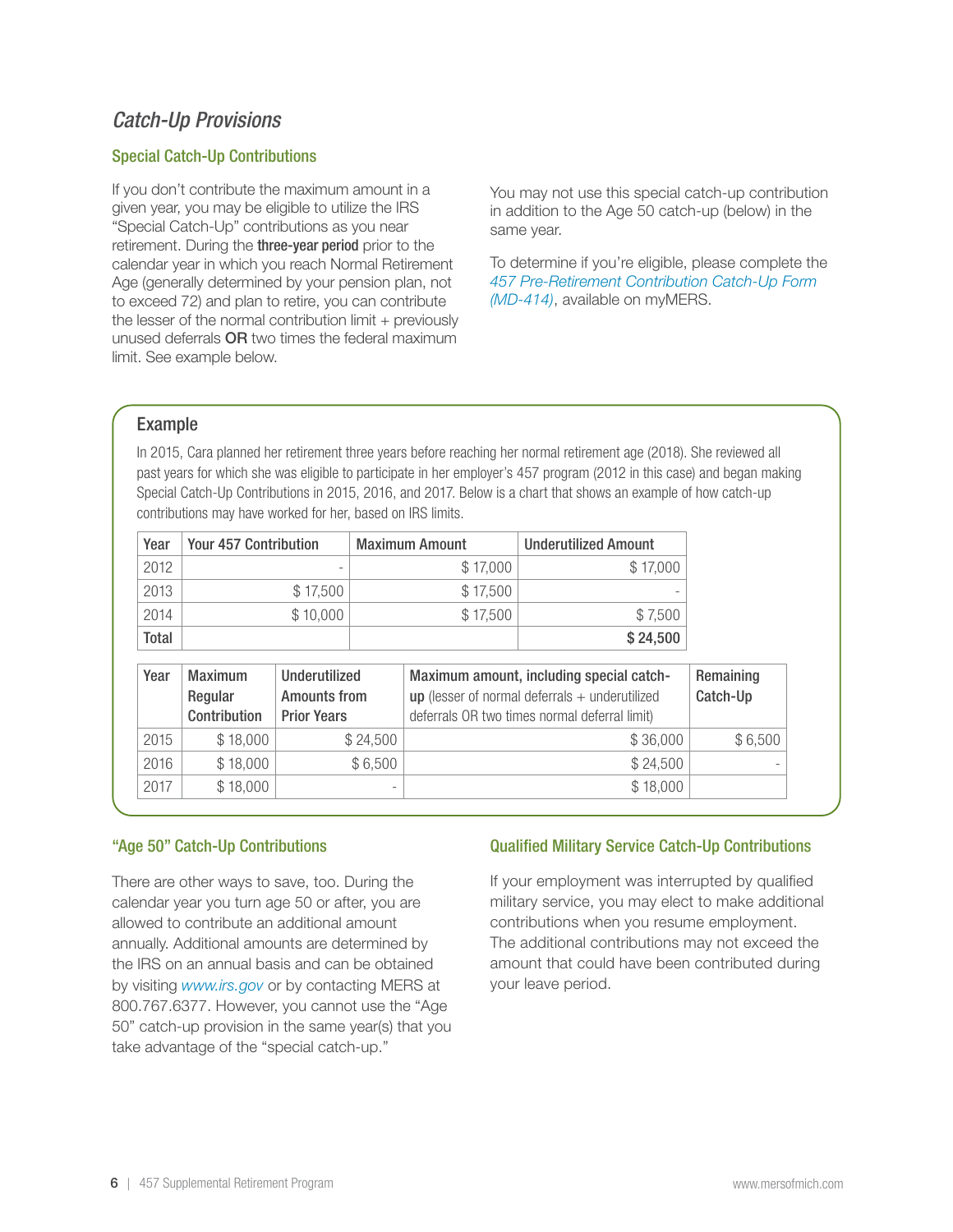## <span id="page-6-0"></span>*MERS Investments*

The MERS 457 Program is an invested account, meaning you take an active role in determining your financial goals, making investment choices and monitoring your portfolio. The decisions you make today will affect the results you see tomorrow.

The MERS Investment Menu is simplified into three categories to help you find the investment mix that best meet your investment style.



The Retirement Strategies are a [simplified way to invest. These options](http://www.mersofmich.com/MERS/About-MERS/Investments/Retirement-Strategies)  are fully diversified, professionally managed, and automatically adjust over time as you get closer to retirement.

## *"Help me do it"*



*1*

These Premium Selected Options were actively chosen for you by MERS. Here you have access to pre-built portfolios that MERS helps you [manage by monitoring the investment](http://www.mersofmich.com/MERS/About-MERS/Investments/Premium-Select)  managers and rebalancing the portfolio quarterly. It also gives you access to selected funds to help you build your own portfolio.

## *"I'll do it myself"*



The Self-Directed Brokerage Account gives you access to funds outside of MERS investment menu. The available investments under this window have not been reviewed by [MERS. You are solely responsible for](http://www.mersofmich.com/MERS/About-MERS/Investments/Self-Directed-Brokerage-Account)  determining the appropriateness of the investment options.

You'll find additional information on our website, as well as forms, benefit calculators, and helpful tutorials.

You can also contact MERS Service Center weekdays by calling 800.767.MERS (6377).



#### Investment Oversight — and Insight

While we've made investing easier with the MERS Investment Menu, there are other ways we help you, too.

The MERS Retirement Board and Office of Investments actively manage the investment options available to you. We review our investment menu on a regular basis and changes are made if appropriate. If a fund is removed, you will be given at least 30 days notice before the change.

You'll also find some insight in the *[Understanding](https://resources.mersofmich.com/SharePointFormsService/Default.aspx?Publication=InvestmentsMenuBook_web.pdf)  [the MERS Investment Menu](https://resources.mersofmich.com/SharePointFormsService/Default.aspx?Publication=InvestmentsMenuBook_web.pdf)* publication, which offers a closer look at each of the investment sleeves, instructions on changing your investment selections, glossary and more.

In addition to the account statements we send you quarterly, another important publication we offer is the *[MERS Investment Menu Summary,](https://resources.mersofmich.com/SharepointFormsService/Default.aspx?SummarySheet=FundFeeSummary.pdf)* which details the performance and fees of each of our funds. The summary is updated on a quarterly basis, making sure you have the most up-to-date investment information. You can download a copy of the publications on our website or myMERS, or call us to have them sent to you.

## Making Investment Changes

With myMERS ([www.mersofmich.com](http://www.mersofmich.com)), you have access to your MERS 457 Program account anytime. By creating a free myMERS account, you can make investment changes to your MERS 457 Program, track fund performance, download forms, as well as many other useful benefits.

You can also download the *Investment Election Form* ([MD-402](https://resources.mersofmich.com/SharepointFormsService/Default.aspx?FormName=MD-402_457PayrollInvestmentElection.pdf)) from myMERS, or call us at 800.767.MERS (6377) weekdays to help you.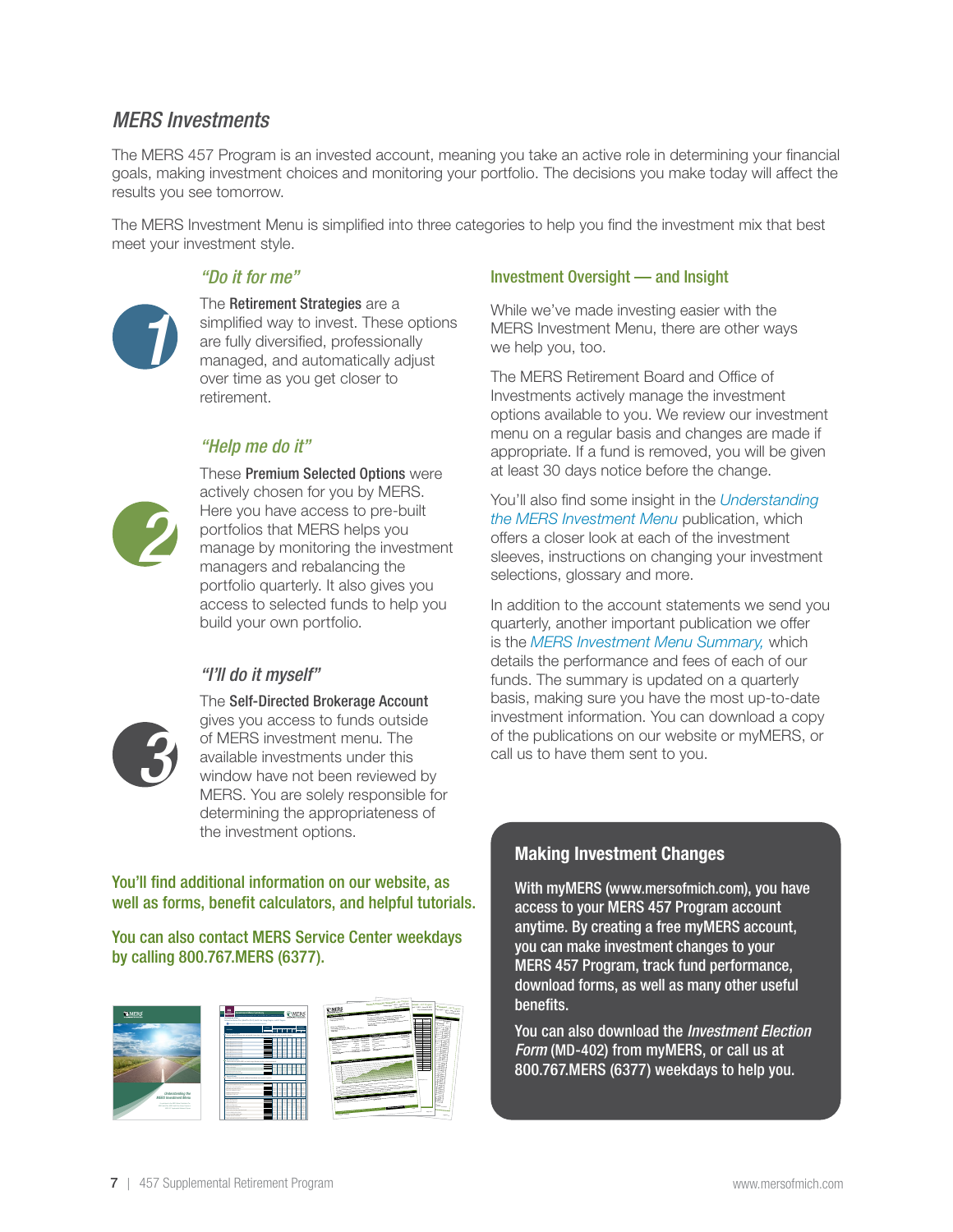<span id="page-7-0"></span>*Life Changes Life Changes*

When the unexpected happens, it helps to have the security and peace of mind the MERS 457 Program offers. This section offers an overview of how you're covered in the event of death, disability or divorce.

## *Beneficiaries*

One of the most important things you can do for yourself and your family is to name a beneficiary. Equally important is to make sure your information is always up-to-date in our records.

You may name a spouse, non-spouse, child(ren), a trust and/or charity as a beneficiary through your *[myMERS account](http://www.mersofmich.com/MERS/Resources/Log-In)*, or by completing the MERS *[457](https://resources.mersofmich.com/SharepointFormsService/Default.aspx?FormName=MD-703_DC457BeneficiaryDesignation.pdf)  [Beneficiary Designation Form \(MD-403\)](https://resources.mersofmich.com/SharepointFormsService/Default.aspx?FormName=MD-703_DC457BeneficiaryDesignation.pdf)* found on our website. Changes to your beneficiaries can be made at any time, before or after you leave current employment, until your account balance is \$0.

Your beneficiary will receive your account balance upon your death and will retain all of the same account privileges you had, and may elect to invest in any of the funds offered or request distributions, using the *[457 Spousal Beneficiary Distribution](https://resources.mersofmich.com/SharepointFormsService/Default.aspx?FormName=MD-406_457SpousalBeneficiaryClaimRequest.pdf)  [Request Form \(MD-406\)](https://resources.mersofmich.com/SharepointFormsService/Default.aspx?FormName=MD-406_457SpousalBeneficiaryClaimRequest.pdf)*.

There are two kinds of beneficiaries you can name:

A *Primary Beneficiary* is entitled to your remaining account balance in the event of your death.\* You may name multiple Primary Beneficiaries indicating the percentage of payout (must total 100%).

A *Contingent Beneficiary* is entitled to receive the remaining account balance in the event of your death and your Primary Beneficiary's death.\* Contingent Beneficiaries receive the benefits of the account if there are no living Primary Beneficiaries. You may name multiple Contingent Beneficiaries indicating the percentage of payout (must total 100%).

*\* The rules regarding distributions to beneficiaries vary greatly based on certain conditions. For example, not all of the rollover options available to the spouse are available to nonspouse beneficiaries. Please contact MERS to discuss your specific circumstances and available options.*

## *Divorce*

Divorce is an event that can have a huge impact on your financial future. Your MERS 457 account is considered marital property and your spouse may be entitled to a portion of your account. If you find yourself in the process of a divorce, here are some steps to follow:

- 1. *[Download a model domestic relations order](https://resources.mersofmich.com/SharepointFormsService/Default.aspx?FormName=form_73.pdf)  [\(DRO/QDRO/EDRO\\*\)](https://resources.mersofmich.com/SharepointFormsService/Default.aspx?FormName=form_73.pdf)* from our website — your attorney may find it helpful.
- 2. Send us a copy of your proposed domestic relations order for review and approval prior to entry by the court.
- 3. Send us a complete copy of your Judgment of Divorce and a copy of the final domestic relations order after your divorce is granted.
- *\* Domestic Relations Order (DRO), Qualified Domestic Relations Order (QDRO) and Eligible Domestic Relations Orders (EDRO) are specific types of court orders that divide a public employee's retirement pension. Processing fees may apply.*

# *Disability Benefits*

Disability, whether duty or non-duty related, is defined as a physical or mental impairment rendering you permanently incapable of performing gainful activity for which you are suited. If you end your employment due to your disability, you will have access to your pre-tax, employer and Roth contributions.

To request a distribution from your account, you must complete and submit the *[457 Distribution](https://resources.mersofmich.com/SharepointFormsService/Default.aspx?FormName=MD-405_457Distribution.pdf)  [Form \(MD-405\)](https://resources.mersofmich.com/SharepointFormsService/Default.aspx?FormName=MD-405_457Distribution.pdf)*, along with evidence of the disability, for review and approval. MERS will process the request, upon your employer's approval.

The same procedure is required for distributions of any Roth contributions you may have.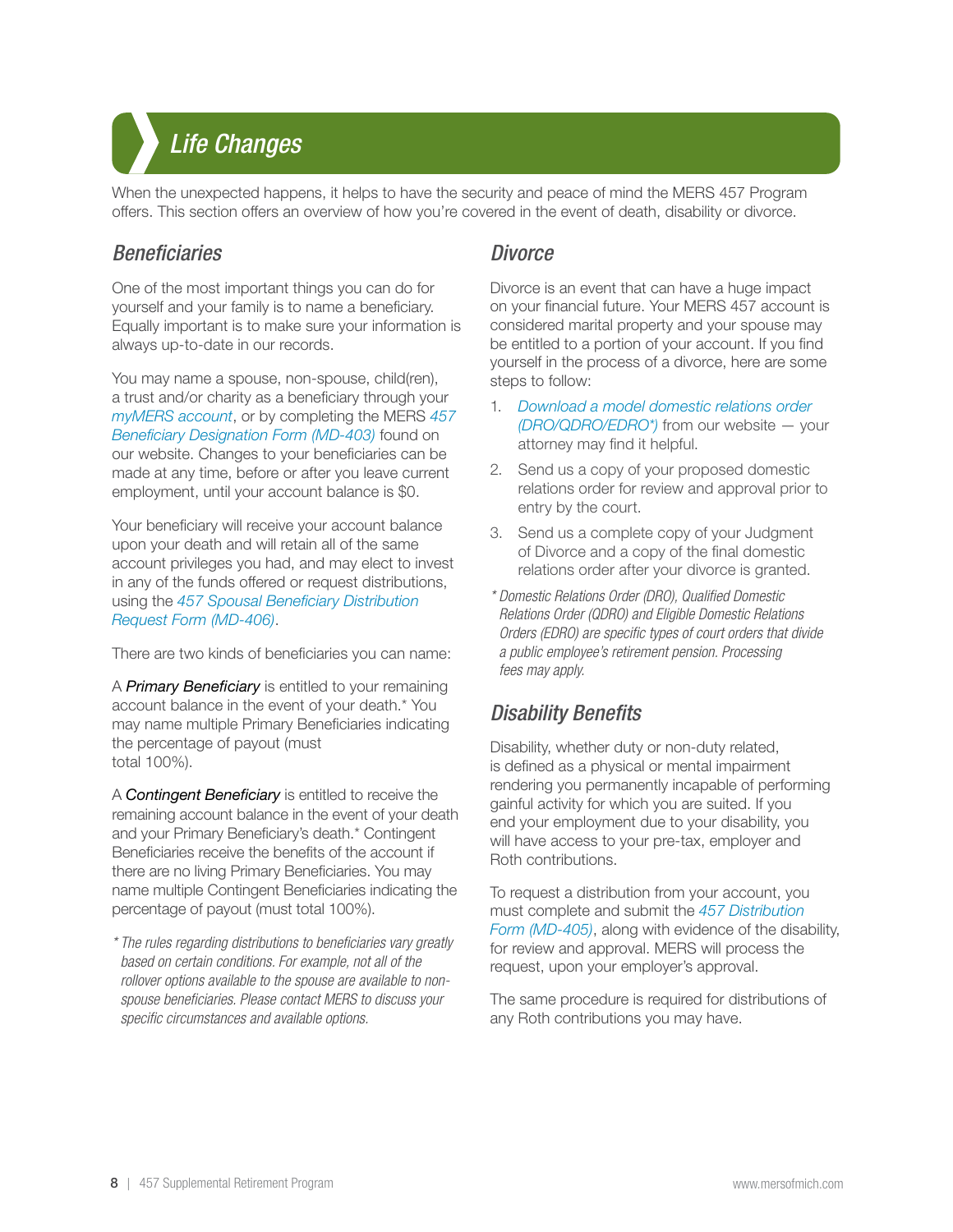## <span id="page-8-0"></span>Using *Your Account 2014 Using Your Account*

With the MERS 457 Program, you have an active role in managing and monitoring your account. MERS gives you the tools to help you reach your goals, and offers you a variety of ways to use your account.

## *Voluntary In-Service Distributions*

While you're still employed, you may request to withdraw your entire account balance if you meet the following requirements:

- No contributions have been made within the last two years
- Your account balance does not exceed \$5,000
- You have not received a prior in-service distribution
- Federal and state taxes may apply

# *Using Your Account in an Emergency*

There may come a time in your life when you have an unexpected financial event. An unforeseeable emergency is defined as a severe financial hardship created by a sudden and unexpected illness or accident; loss or damage to your property due to an accident; disaster, destruction, theft, or other severe and unforeseeable circumstances. If you or your primary beneficiary has a qualifying need, you may be eligible for a distribution from your account. Unlike a loan, you do not have to pay back an emergency withdrawal.

*Please note:* MERS will provide final approval of all such requests.

## *Loans*

Some MERS employers have adopted provisions allowing you to borrow against the pre-tax portion of your account. If you are unsure if your employer allows for loans, contact your employer or the MERS Service Center.

If your municipality allows loans:

- There is a \$150 administration fee for each loan.
- Loans can be initiated only once every 365 days.
- Only two outstanding loans are permitted at one time.
- The minimum loan amount is \$1,000.
- The maximum loan is 50% of your vested account balance, up to \$50,000. The \$50,000 maximum is based on all 457 account balances combined.
- Loans may be issued for a period of up to five years.
- Loan repayments will begin immediately using after-tax dollars.
- You must repay loans using payroll deductions.
- If you terminate employment before the entire loan is repaid, the amount should be paid immediately. If it is not repaid immediately, you have until the earlier of a full distribution, or the last day of the quarter following the quarter you left employment before the loan will be defaulted; at that time the remaining balance will be considered a taxable event and you will receive a 1099 for the amount. Please note that a 10% early penalty may apply.

#### Did you know?

You can purchase service credit for your MERS Defined Benefit Plan with the MERS 457 Program account. Please call the MERS Service Center at 800.767.MERS (6377) weekdays for more information about purchasing service credit.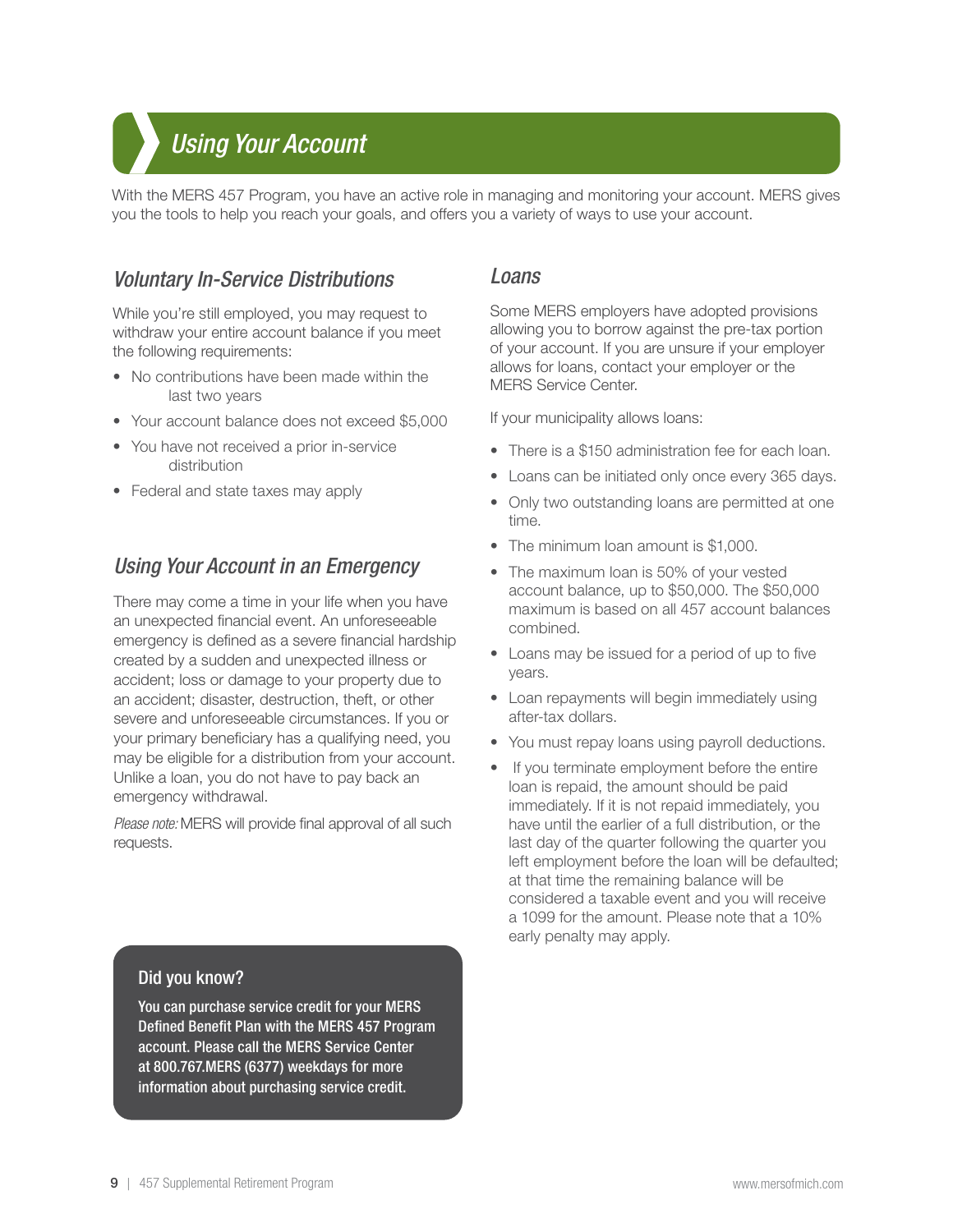## <span id="page-9-0"></span>*Leaving Employment – Knowing Your Options Leaving Employment – Knowing Your Options*

Whether you're changing jobs or ready to retire, MERS offers you a variety of options when you leave your current employer. You're not required to do anything with your account until age 72, when you must begin taking required minimum distributions. Keeping your balance at MERS after you are separated from employment allows you to maintain your current investment election, provides opportunities to grow your account in the future through qualified roll-overs, and gives you access to investment fees that may be lower than other programs.

We encourage you to contact MERS or your financial advisor for more information about which option is best for your situation.

## *Distributions*

One of the advantages of the MERS 457 Program is that it offers flexibility when you are ready to withdraw on the account. You can begin using your account as soon as you leave employment, or you can continue to keep your assets invested. However, you must start receiving payments no later than April 1 of the calendar year following the year you turn 72 or terminate employment, whichever is later. (See Required Minimum Distribution below).

To begin using your account, please complete and submit the *457 Distribution Form ([MD-405\)](https://resources.mersofmich.com/SharepointFormsService/Default.aspx?FormName=MD-405_457Distribution.pdf)*.

#### Full Or Partial Distribution

Lump sum payments can be a full or partial amount of your account balance. There will be a mandatory 20% federal income tax withholding from your pre-tax distributions, and state income tax may also apply. Assets paid from a 457 plan are not subject to the 10% early withdrawal penalty; however, assets transferred from another plan  $-$  401, 403(b), or Traditional IRA  $-$  may be subject to the penalty if you withdraw those assets before age 59½.

For Roth contributions or rollovers, withdrawals **and** associated earnings are tax-free, as long as the requirements for a "qualified distribution are met." See the Taxes on Distributions section on the next page for more information.

#### Please note:

You may receive information from Alerus Financial, which has partnered with MERS to provide trading and custodial services for several of our plans, as well as banking services for plan deposits and withdrawals.

#### Installment Payments

You can also request a distribution in installments, rather than a lump sum. You may choose from three types of payment methods:

- Periodic Payment Payments made monthly, quarterly, semi-annually, or annually until the account is fully distributed.
- Payment for an Amount Certain Equal payments until the account is exhausted.
- Payment for a Period Certain Payments equal to an amount estimated to exhaust over a specified period of years. Installment payments will be prorated across all investment options.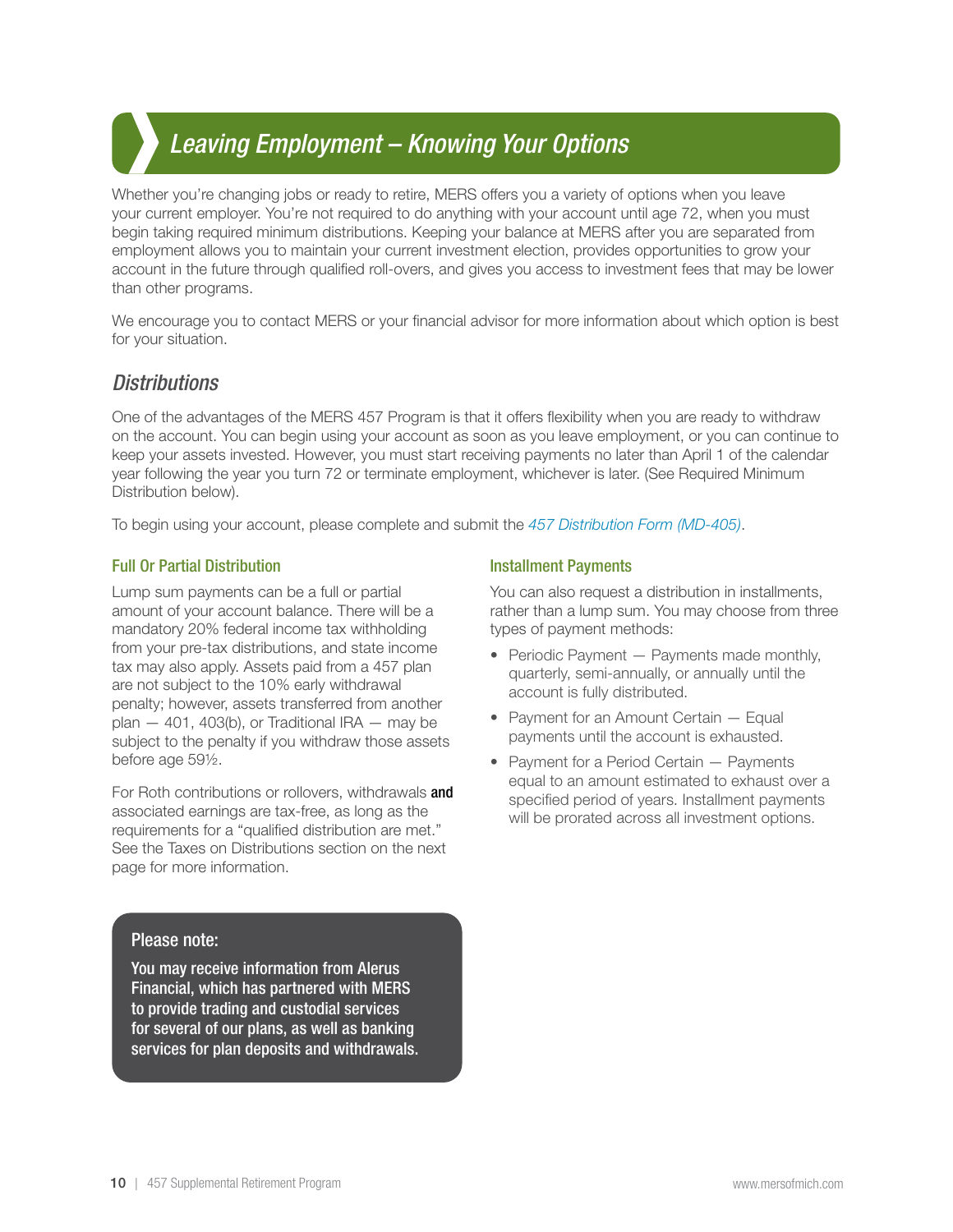#### <span id="page-10-0"></span>Taxes On Distributions

Depending on when and how you begin using your account, you may need to pay taxes on your distributions. Here's a look at some scenarios and the tax implications. For more information, please consult your tax professional:

#### Distributions of pre-tax contributions:

- Subject to 20% federal tax withholding
- Subject to any applicable state taxes

#### Distributions of employer contributions:

- Subject to 20% federal tax withholding
- Subject to any applicable state taxes

#### Distributions of Roth contributions:

Withdrawals and earnings associated are tax-free if requirements for "qualified" distributions are met:

- A period of five years has passed since January 1 of the year you first made a Roth contribution, and you are at least 59½.
- If the requirements for a qualified distribution are not met, then Roth withdrawals are tax-free, but the earnings portion of the Roth distribution will be taxed.

#### Required Minimum Distribution

You must take the required minimum distributions from your plan every year after your initial distribution. Your initial distribution can be deferred until April 1 of the calendar year following the year you turn age 72, or terminate employment, whichever is later. The subsequent payments must be taken by December 31 of each year. See the *[457 Required Minimum Distribution Request Form](https://resources.mersofmich.com/SharepointFormsService/Default.aspx?FormName=MD-409_457RequiredMinimumDistributionRequest.pdf)  [\(MD-409\)](https://resources.mersofmich.com/SharepointFormsService/Default.aspx?FormName=MD-409_457RequiredMinimumDistributionRequest.pdf)*.

**Example:** You turn age 72 in August 2022. You defer your first required distribution until April 2023. Your second required distribution will occur by December 2023.

Your distribution is subject to income tax withholding. If you do not take your required minimum distribution when required, there is a significant IRS penalty.

## *Low Balance Fee*

In January, an annual \$15 low balance fee will be applied to all 457 accounts with a balance of \$1,000 or less for terminated participants. In addition to the distribution options listed in this section, you may also consider rolling funds into your account to increase the balance. To do so, complete and submit the *[457 Incoming Transfer Form \(MD-404\)](https://resources.mersofmich.com/SharepointFormsService/Default.aspx?FormName=MD-404_457IncomingDirectRollover.pdf)*.

# *Ready to Retire?*

Requests for distributions from your MERS 457 account are available online.

- 1. Login to your myMERS account.
- 2. Choose the appropriate 457 account (if you have more than one MERS benefit).
- 3. From the Account Overview landing page, select Distributions from the left-hand navigation.
- 4. Choose the appropriate distribution a full distribution or partial distribution option is available to you .
- 5. From the amount currently available to you, check either the Maximum Value (for a full distribution), or a Specified Amount (for partial distribution) – click Calculate.
- 6. Verify that the amount you have requested in the Distribution model is correct select Next.
- 7. Follow next steps for accuracy, select Next.
- 8. Review the Distribution Certification questions and acknowledge the Special Tax Notice before selecting Finish.
- 9. Review and/or Save confirmation.

All Distributions are processed in the form of a check and are mailed within three to five business days from the day of request. MERS will also accept a distribution request by form, mailed to MERS record keeper for distribution. For a faster and more secure method, MERS recommends you request distributions from your online account.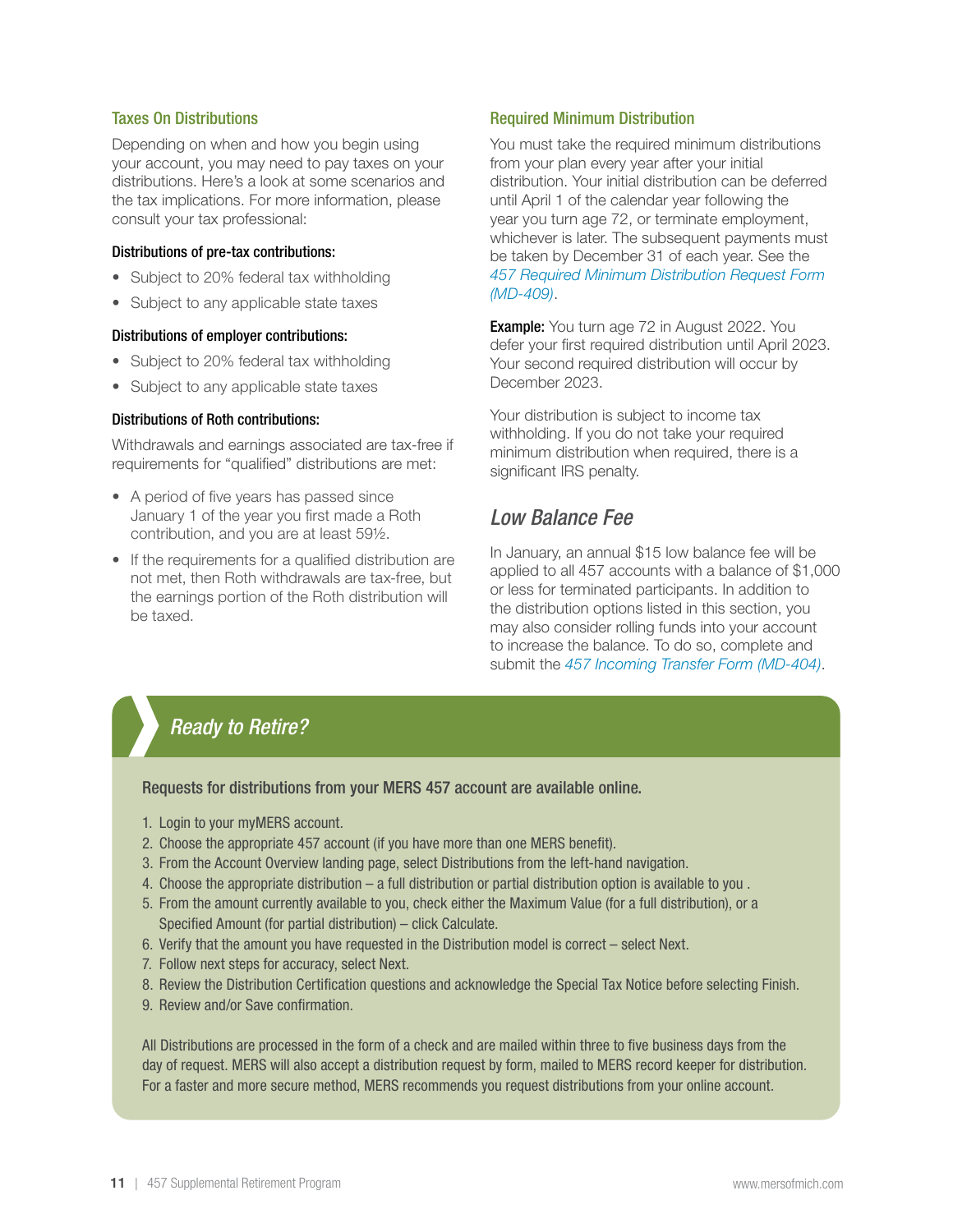# <span id="page-11-0"></span>*Making It Last*

If you're looking for ways to make sure your assets last your lifetime, MERS offers another option. The MERS Stable Income Annuity is a plan that allows you to convert your MERS 457 Program account into a guaranteed income stream for life — or a period of your choice. There may also be the flexibility of a lump sum payment, depending upon which annuity option you choose. Here are your options:

- Life Income\*
- Life Income with Installment Refund
- Life Income with Period Certain\*
- Joint and Survivor Life Income
- Joint and Survivor Life Income with Installment Refund
- Joint and Survivor Life Income with Period Certain
- Joint and Contingent Survivor Life Income
- Period Certain\*

*\* Inflation protection available. You can elect to guard against the effects of inflation with an annually increasing payment of 1%, 2%, 3%, 4% or 5%.*

There are no costs or fees to enroll in the annuity, and there may be some favorable tax advantages. For more information or to receive an individual estimate, please contact our Service Center.

# *Helping You Prepare Helping You Prepare*

Here are a few of the helpful tools MERS offers you to keep you on the right track.

# *Service Center*

MERS Service Center offers friendly, knowledgeable, over-the-phone assistance for a wide variety of benefit questions and issues. The Service Center staff is available weekdays at 800.767.MERS (6377).

# *Statements*

Every quarter, you'll receive a statement detailing all your account information and the performance of your fund choices. You can also log in to your account at the myMERS site to find up-to-date information about your MERS account.

# *Social Media*

Want to make the most out of your plan and receive tips to help you with your financial future? MERS delivers relevant news articles, helpful resources, tips and videos. Follow us today.



# *Seminars and Workshops*

Whether you're in the middle of your career and need help preparing for the future, or you're ready to retire, we're here to help. MERS has a variety of seminars to help meet your needs, including many online virtual options.

- Group presentations and one-on-one consultations at municipalities
- Seminars and workshops are offered at different times and locations throughout the year
- Visit *[www.mersofmich.com](https://www.mersofmich.com/MERS/Resources/Events/)* for up-to-date information